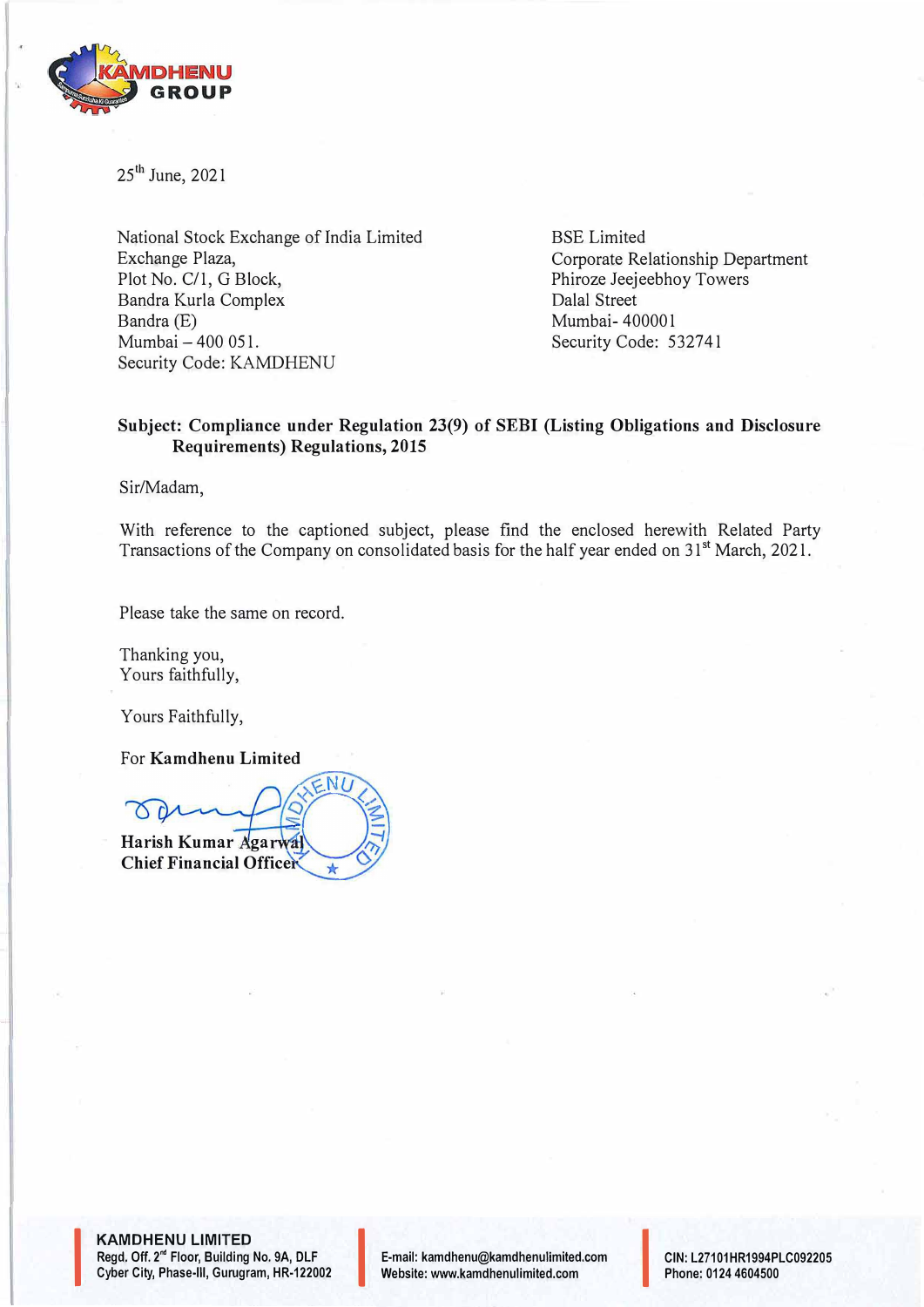#### **KAMDHENU LIMITED**

Consolidated Disclosure of Related Party Transactions for the half year ended March 31, 2021

### **Related party transaction**

Related party disclosures as required by Indian Accounting Standard (Ind AS) -24 is as under:

### **A. Related Parties and their Relationship**

| <b>Nature of Relationship</b>   | <b>Name of Related Party</b>                     |
|---------------------------------|--------------------------------------------------|
| <b>Key Management Personnel</b> |                                                  |
|                                 | Sh. Satish Kumar Agarwal, Chairman & Managing    |
|                                 | Director                                         |
|                                 | Sh. Sunil Kumar Agarwal, Whole Time Director     |
|                                 | Sh. Saurabh Agarwal, Whole Time Director         |
|                                 | Sh. Sachin Agarwal, Whole Time Director          |
|                                 | Sh. Harish Kumar Agarwal-Chief Financial Officer |
|                                 | Sh. Jogeswar Mohanty-Company Secretary till      |
|                                 | 30.11.2020                                       |
|                                 | Sh. Ashish Kapil-Company Secretary from          |
|                                 | 16.01.2021 to 03.04.2021                         |
| Other                           | Ms. Somya Agarwal (D/o Sh. Sunil Kumar Agarwal   |
|                                 | - Whole Time Director)                           |
|                                 | Kamdhenu Concast Limited (Company in which       |
|                                 | directors are interested)                        |
|                                 |                                                  |
| <b>Subsidiary Company</b>       | Kamdhenu Ventures Limited                        |
| <b>Step Subsdiary Company</b>   | Kamdhenu Colour and Coatings Limited             |

# **B. Disclosure of Transactions with Related Parties, as required by Ind AS 24 'Realted Party Disclosure' is given below:**

### **Related Parties Transactions during the half year ended on 31st March 2021**

| (Amount in lakhs)                                      |                                                         |
|--------------------------------------------------------|---------------------------------------------------------|
| <b>Transaction with Related Parties</b>                | <b>Half Year</b><br>Ended 31 <sup>st</sup><br>Mar, 2021 |
| A) Employee Benefits to Key Managerial Personnel:      |                                                         |
| Sh. Satish Kumar Agarwal, Chairman & Managing Director | 75.39                                                   |
| Sh. Sunil Kumar Agarwal, Whole Time Director           | 73.90                                                   |
| Sh. Saurabh Agarwal, Whole Time Director               | 72.39                                                   |
| Sh. Sachin Agarwal, Whole Time Director                | 72.39                                                   |
| Sh. Harish Kumar Agarwal-Chief Financial Officer       |                                                         |
| -Remuneration                                          | 17.50                                                   |
| -Defined Benefit Obligation - Gratuity                 | 12.85                                                   |
| Sh. Ashish Kapil-Company Secretary                     |                                                         |
| -Remuneration                                          | 4.61                                                    |